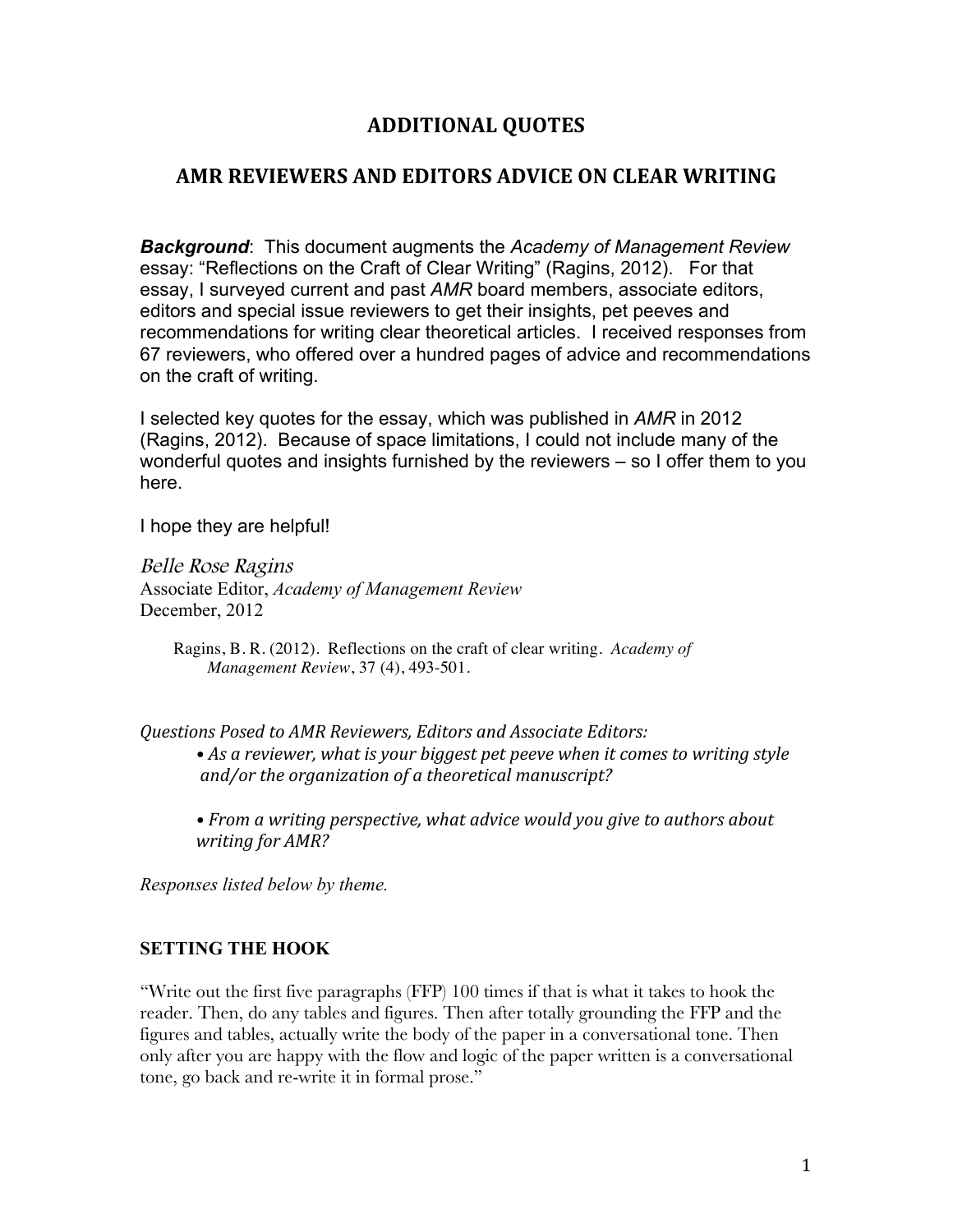"Knowing what problem you're trying to solve is absolutely essential to framing (and, frankly, marketing) a piece of research effectively."

"To strengthen an upfront theoretical hook, don't have four or five contributions in the introduction. Explain one really major contribution in the frame/intro on the paper and then explain all the others in the discussion section. With that one contribution, give a real-world example about how the way we currently think about relationships between variables is going to be different or explained/reconciled… I also do not like to see 'calls from others' as reasons to create theory rather than a real-world example that makes you sit back and think seriously about things."

# **STRUCTURING THE PAPER**

"Once you have specified the stream of literature that you're contributing to in your first paragraph, and articulated what problem(s) you're trying to solve in that literature in your second paragraph, you should use the third paragraph to answer the question: How will you solve the problem(s) that you have identified? Give a brief overview of how your approach differs from earlier approaches, how it works, and why it is superior. Give the bare essentials of the answers to these questions, and nothing more.

Then, immediately end the introduction, and move directly to your contribution. Spend the remainder of the paper focused on developing every aspect, every facet, every caveat, and every implication of your contribution, rather than re-hashing the contributions that have been made by others."

 "(2) Explicitly structure your message (using subheadings, for example) to help the reader get the point and keep the point in mind while reading the paper. (Think about subheading structure as an outline for the intended contribution -- a good tight logical outline of the argument.")

(3) Sell the unique, "value-added" contribution early, to keep the reader's attention and focus. I like the last line of the first paragraph to provide a brief preview of the intended contribution, with a more comprehensive statement of the intended contribution somewhere within the first 3 pages.

(4) I favor the following structure. The abstract should provide a synopsis of the contents of the paper. The introduction should expand the abstract into about 3 pages (1 abstract sentence  $= 1$  paragraph in the introduction). And then each paragraph of the introduction expands to become a section in the body of the contribution. With a nice conclusion at the end that ties it all together."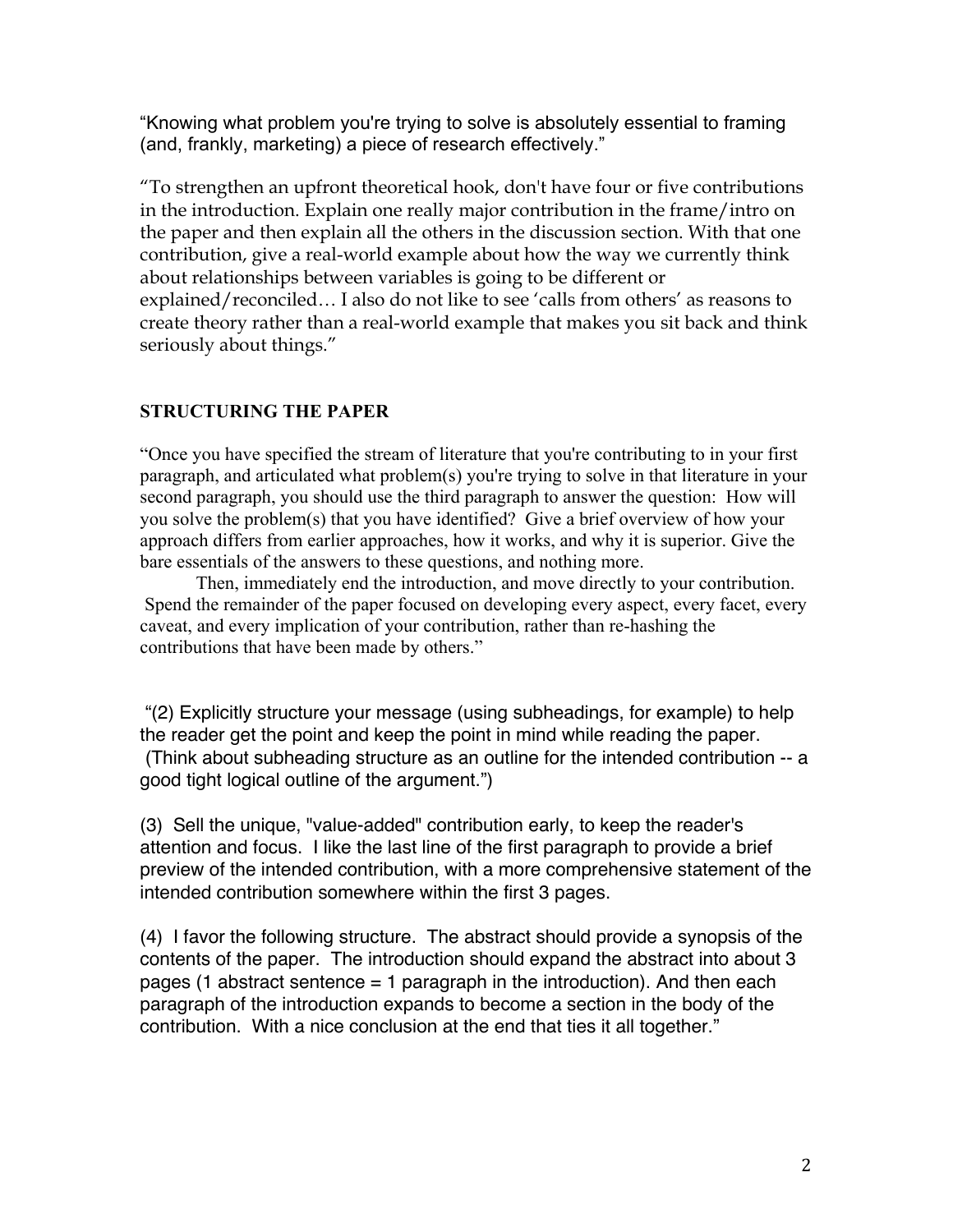"I always tell my junior colleagues that the right answer to any numerical question is "5 plus or minus 2." That's the number of unique items that the average person can hold in working memory. One place where that answer applies is in response to this question: how long (how many paragraphs) should the section BEFORE the first centered heading be? The answer: 5 plus or minus 2 paragraphs. If an author can write 3-7 solid paragraphs at the very beginning of the manuscript, they are giving both the reader and themselves a nice roadmap to what follows. It's harder to lose the plot once you have those 3-7 paragraphs. And those paragraphs can work as a standalone -- they work as a short précis that the author can share with lots of people for informal feedback (is it a compelling reason to write paper? Have I hooked your attention?) before they make a commitment to the full paper."

"Framing of the paper - Many authors don't do a very good job of creating a compelling front end to a paper. This is clearly the most important part of the paper. They have a tendency to try to cite too much literature and as a result go off on tangents. Many also do not do a great job of describing why the phenomenon is of interest."

"Probably the most serious, but very common problem, is authors not indicating the main purpose/contribution of the research in the first 1-3 pages. I reviewed a paper recently in which the purpose was not stated until page 15, and even then the statement of purpose was vague."

"Important not to overpromise. The author needs to ensure to deliver what (s)he promises to the reader."

"- Clearly specify your contribution up-front in a concise manner. Don't feel obligated to provide a mini-summary of the whole paper up-front, though! - Re-consider whether you really need a long definitions and/or literature review section. Can you instead incorporate some of this material within your own theoretical development sections to better effect?

- Recognize that it's important to provide theoretical details from prior work within your own paper; citations don't tell the story.

- Excessively long papers annoy reviewers, and they seem to indicate a lack of clarity of thought. (My cardinal rule is: "Don't annoy the reviewers!")"

### **PROBLEMATIZING THE LITERATURE**

"In my experience, many authors fail to effectively problematize the literature and articulate a compelling theoretical contribution.

I believe this happens because authors are often too close to their own ideas to anticipate what about them will be original and important to others. I often advise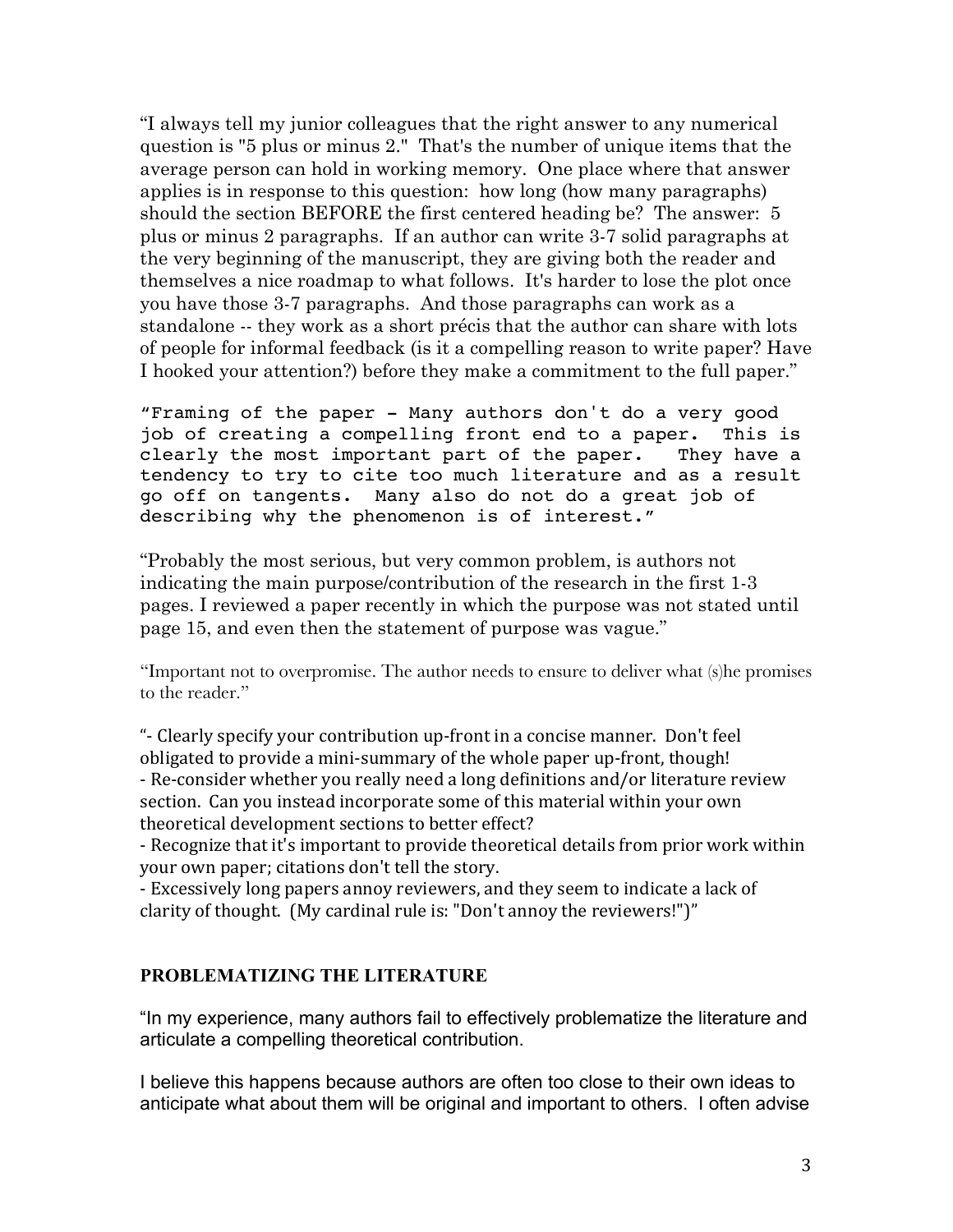authors to overcome this tendency by taking two complementary steps:

(1) After finishing a draft, put the paper away for several weeks. When you come back to it, you'll have a fresh perspective that's better aligned with how readers will approach it.

(2) As a thought experiment, imagine that three experts in your topic were reading your paper. What would they find most surprising or interesting? What would they learn that they did not know before?"

"Never underestimate the value of focusing on a topic that is relevant to management practice. Relevance is important."

# **PROVIDING ROADMAPS**

"My second peeve is when the author doesn't provide the reader the 'lay of the land' in the initial few pages and requires the reader to find that out for oneself. For example, often I come across skillfully executed literature review (as part of the manuscript) and then later find out that none of it is really used in the core body of the manuscript. Or, there are pages and pages of 'interesting' ideas but none of which are really connected to one another and it then becomes the responsibility of the reader to make sense of all these ideas. I have found that in such cases, as a reader, often I start losing interest (too much cognitive burden for me!) even if one or two of those ideas are promising. One exercise that I do as an author (after I have written the first draft) is to go back and justify the need for each and every one of the para that I have written. This forces me to make connections between the different ideas in the paper and develop a good map of the overall landscape – which then helps the reader and makes it easy for them to follow my (author's) thought process."

# **TAKING THE READER'S PERSPECTIVE**

"Try to put yourself in the shoes of a reader coming totally fresh to your work - better still, ask a colleague to do this for you. Then fix all the large and small things identified!"

"Also, try and actively think through and anticipate how your readers might react to your manuscript; is the intended meaning crystal clear?; is the manuscript logically and coherently structured?; is there a good balance between my own direct argumentation and the embedding of the work in existing literature streams and third party references (and quotes)?"

"An author (hopefully) in his or her domain is always 'high context'. Readers have less knowledge. They are 'low context'. A big mistake, when sending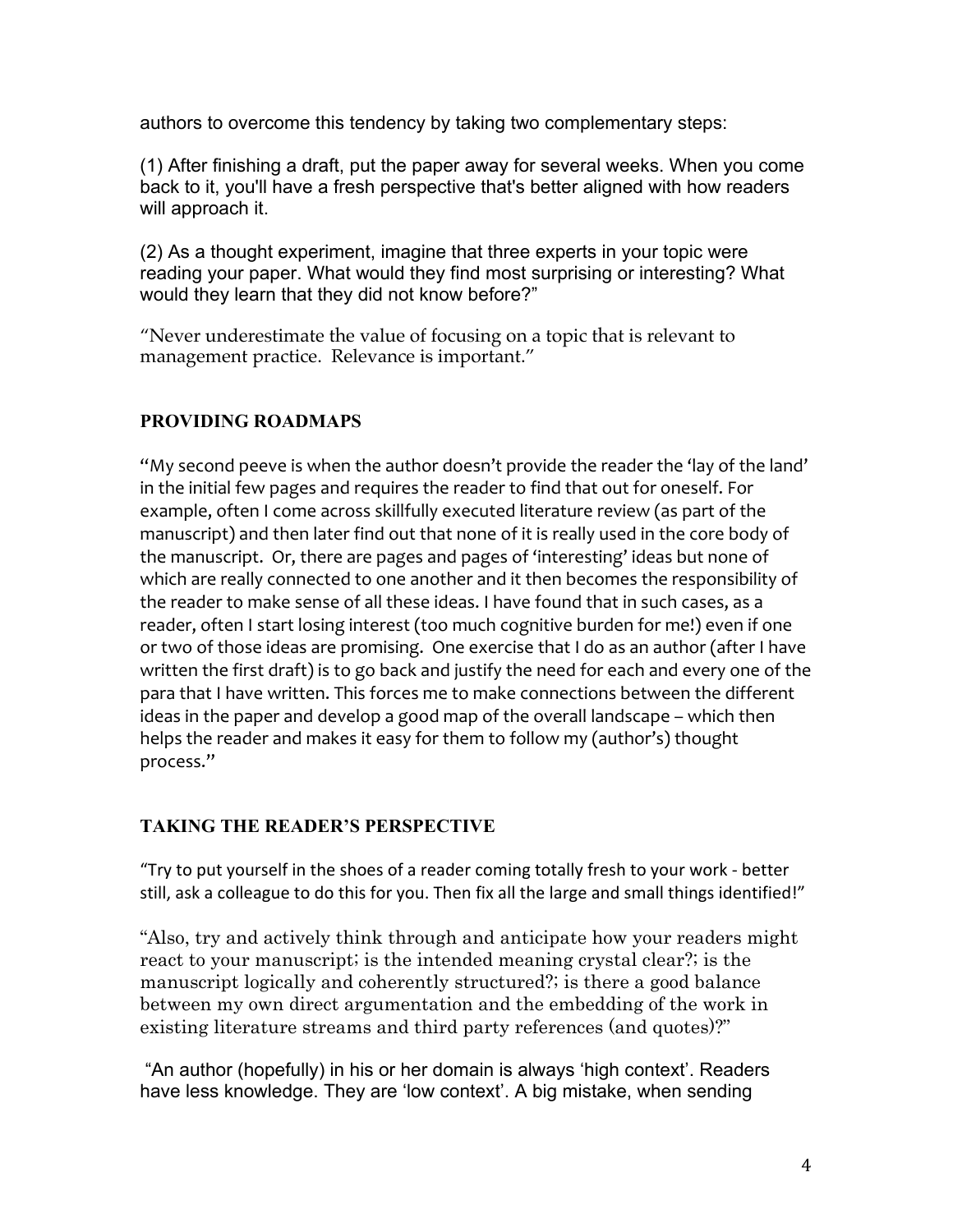papers to a general management journal is to write as if the readers would be high context as well. This kills a paper. Good authors carefully use technical terms (and only those necessary for the story of the paper) and they never lose sight of their key message."

# **TELLING THE STORY**

"I think that authors often are SO into their own work that they fail to lay out a logical story for the reader. They have the deep knowledge and connections already in their mind when they begin to write and so they assume we're on board with them from the get-go. Not so! …Back to the story idea... think of your paper as a story, with a beginning, middle, and end. Don't assume the reader has heard the story before - it's fresh for us so write accordingly."

"Ask yourself as an author, which story you want to tell and perceive all your stuff (theories, data etc.) as material for telling the story."

"Write the entire storyline as bullets on one page, ensuring that the different key terms and relations cover the main aspects and are related in a logical, sequential way. Afterwards, refine the key terms and relations to come with a more fine-grained structure. The essence of the paper summarized in one parsimonious model and then writing the whole story around that model is a similar idea. Furthermore, ask constructively critical colleagues to read the manuscript before submission, helping to tease out things that are not clear. Finally, 'empathic writing', where the author constantly tries to think whether what (s) he writes is clear to the reader is important.

"Try to draw a simple diagram that represents the elements of your story and the relationships among them. This may help identify central ideas and get rid of extraneous ones."

# **CLARITY AND PRECISION**

"Be clear with your constructs. Provide clear definitions. If necessary, take some time to differentiate (and relate) the construct to other relevant constructs. Stick with a construct label throughout the manuscript. Don't conflate different constructs."

"Need to clearly define key terms. Especially ambiguous/multi-interpretable terms are sometimes left undefined, easily leading to misunderstandings."

"Be concise. Don't assume that the reviewers (as well as the readers of AMR) are intimately familiar with all of theories in your paper."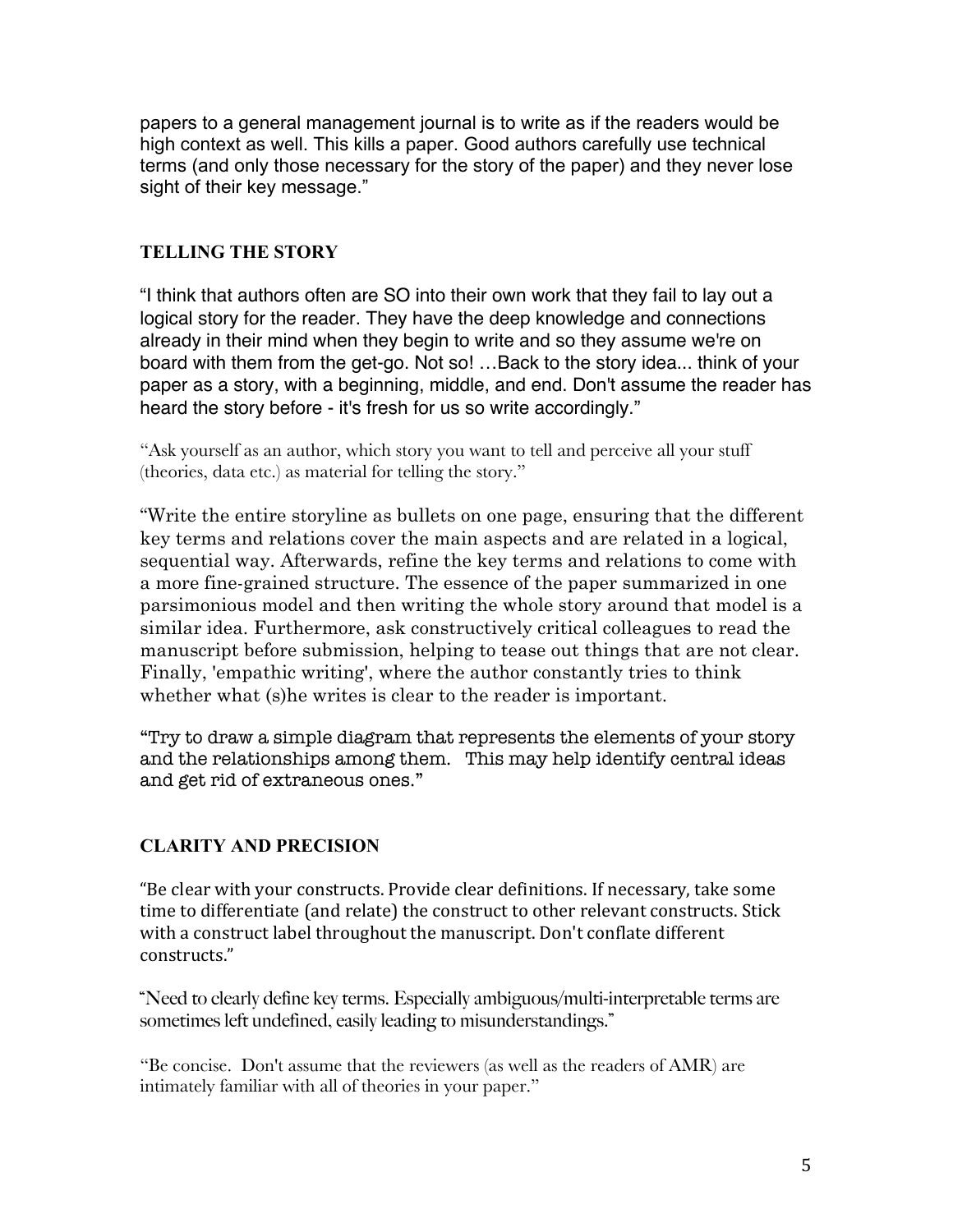"Avoid redefining the wheel when finished writing, look over the hypotheses (or have someone else do so)...if they seem incredibly self-evident, please try again remember that theory means explaining the 'why' of relationships between variables... if you are not doing that then you are wasting paper."

# **USING TEMPLATES**

"Take a well-received paper that they really understand/like/cite in AMR and do a paragraph by paragraph analysis to create an "anatomy" of that paper. The anatomy should dissect each paragraph and result in an outline of what the authors of that paper are trying to achieve in each paragraph. This would help the author see the "rhythm" of that paper and write his/her own paper using a similar rhythm."

 "Comb through old AMRs to find articles that have the same sort of objective you do - e.g. develop a new concept, critique a dominant assumption, fill in a gap, import insights from another field, etc - and then see how they structure their articles."

"- Read a lot of published AMR papers first and study the language, flow, clarity of ideas, etc.

""Practice, practice, practice -- coupled with soliciting friendly feedback from various people. I know of no short cut to becoming a better writer. Looking at my dissertation 25+ years later, I'm embarrassed but how turgid the writing was. My poor committee! I also found it helpful to study the work of writers I admired -- especially those whose writing seemed to exemplify clarity and elegance."

"The guide authors should use for writing should be Fitzgerald or Hemingway, not other scholars!"

### "(Take) a course in Creative Writing."

### **THE "MOM" TEST**

"I am simply tired of reading passages of manuscripts two and three times just to figure out what the authors might be trying to say. Counsel young writers to first explain their ideas to their mothers -- with a recorder running. Then write pretty close to how they explained it orally. The 'Mom test' is a pretty good test for explaining things to readers."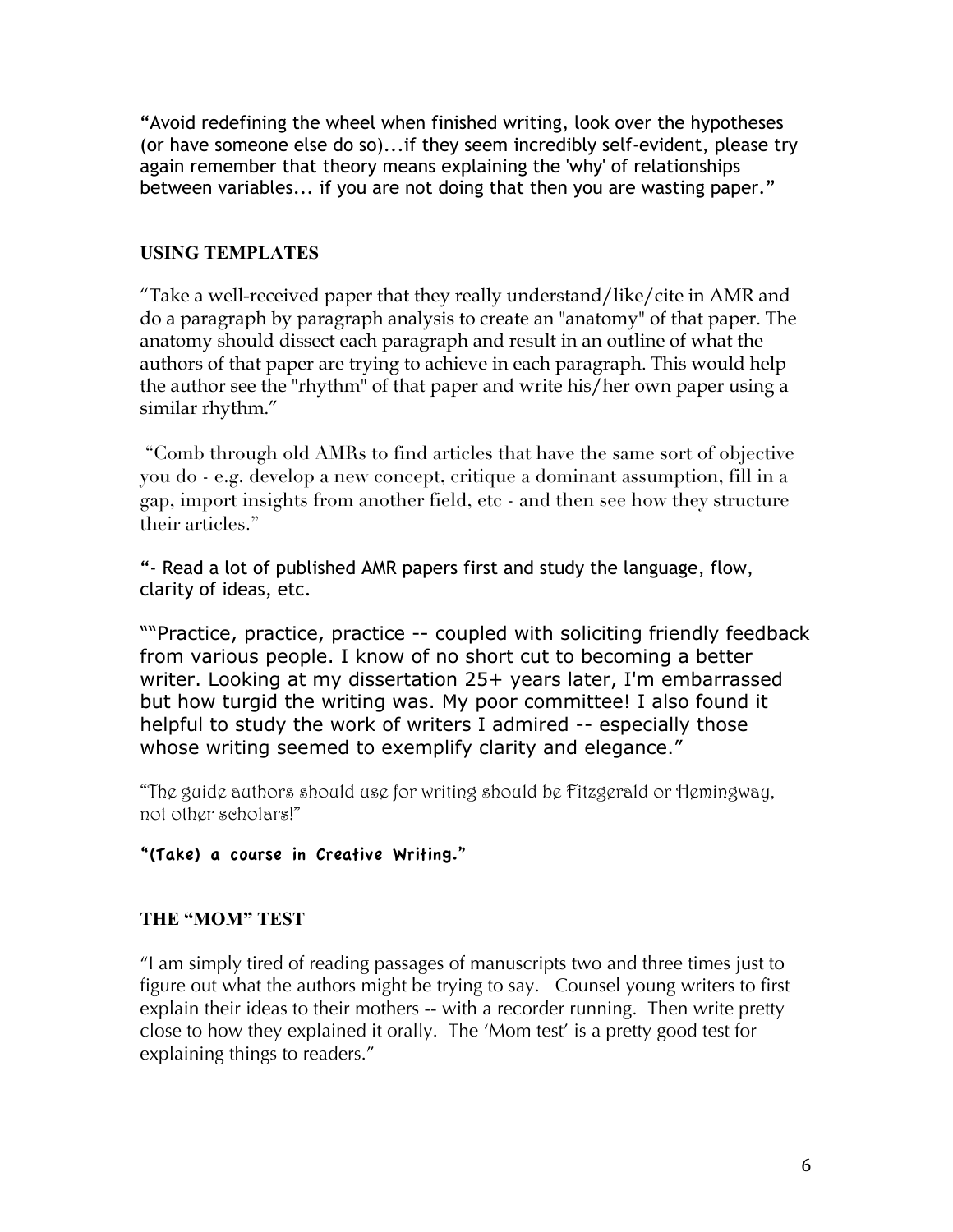#### **GETTING FEEDBACK FROM OTHERS**

"Have as many people as possible read it, especially those outside of the paper's domain. These individuals may not be able to judge the novelty of the paper but they should be able to help locate areas where logic is unclear, the story is inconsistent, or transitions are awkward."

"Reviews from non-specialists will help sharpen the clarity and exposition."

"Once your article is rewritten, and rewritten, then show it to someone who is not in the field and not an academic. See if they get bored or can even understand it.

 "There is no substitute for getting lots of feedback from critical but friendly reviewers. Presenting the paper also helps."

"Three rules: (1) Workshop. (2) Workshop. (3) Workshop. If necessary, find an appropriate co-author."

"I still find very useful the old advice of re-writing by editing one's paper as though it was originally written by 'one's worst enemy'. Some of my worst writing ignores this wisdom."

"Similar to the kind you get in a creative writing class; distribute the work among colleagues and work with their feedback to revise the writing."

"Peer review before submission -reviews from specialists on the topic of the manuscript will help to attune the intended and delivered contributions."

"I've heard it from others and I'll reiterate how important and valuable it is for all of us to rely on our amazing colleagues for informal peer reviews, presentations, and major self-revisions before submission."

 "One way of dealing with these points is to get the paper proofread by somebody willing to provide detailed feedback. We usually give other folks our work to read to try to ensure that the content and logic of our arguments is appropriate, but these tend to be experienced academics who are unlikely to spend time providing detailed feedback on the writing. A good doctoral student, for example, would be ideal for this role, or a close colleague who will not mind spending more time than usual in ensuring that points flow logically, unpicking arguments, and checking grammatical structure (a reciprocal arrangement is usually a good idea!)"

"Have someone friendly review the paper for conciseness and clarity (not just content). Double check your final paper against the publication's guidelines to make sure you have met all of the style criteria."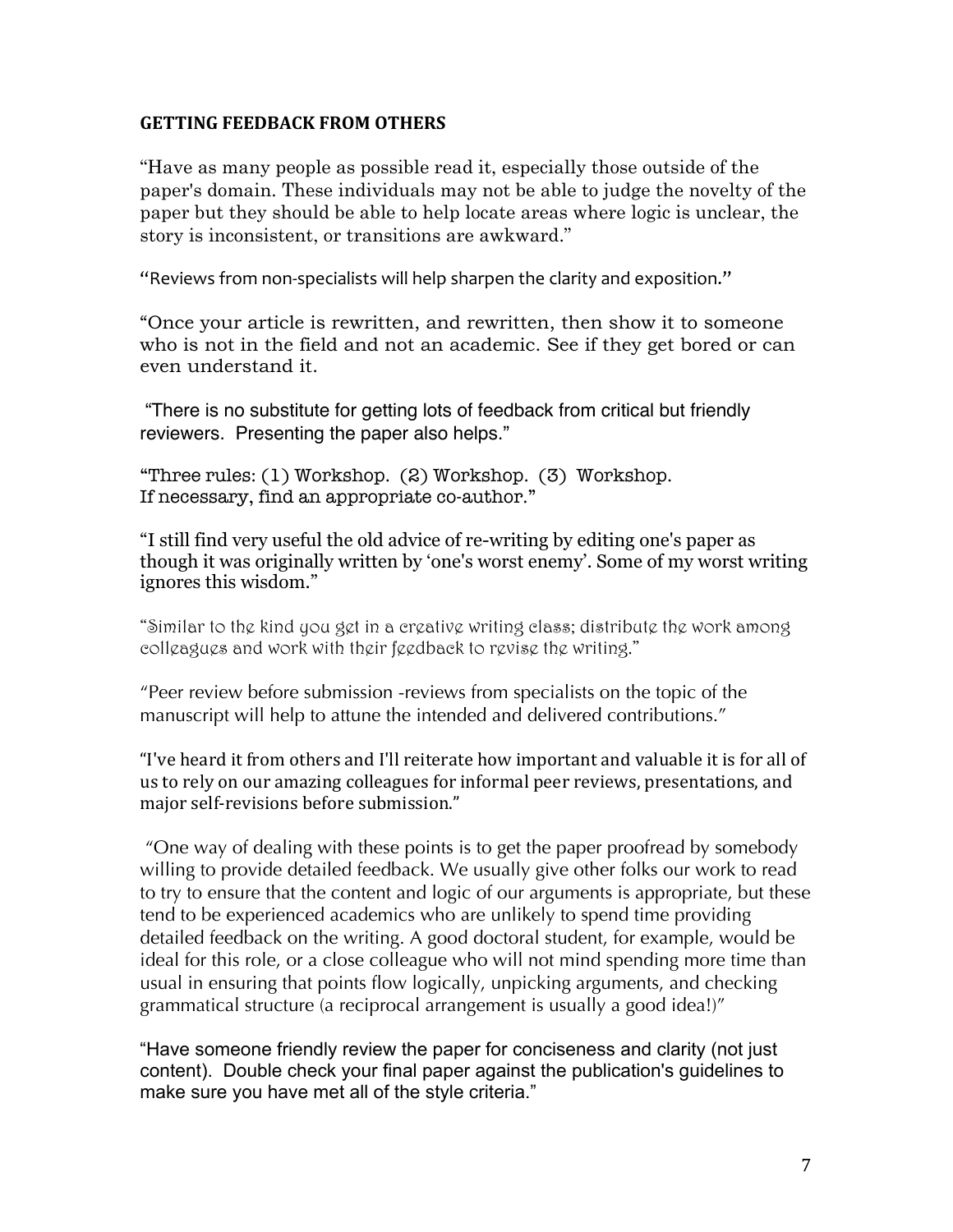### **KEEPING THE FOCUS**

"Each manuscript should contain one key point, which the author should be able to state in one sentence. Digressions from one key point are common when authors cite more literature than is necessary to frame and justify an argument." What exactly is this paper's "reason for being"? What is its "one key point"?"

"My main concern with submitted papers is that they try to do too much. As result, the papers often are unclear in their contribution and utility. From an academic standpoint, trying to do too much subjects the paper to multiple interpretations, which likely leads to multiple critiques that are likely difficult to address. From a practical standpoint, trying to do too much is typically negatively correlated with exposition clarity.

Instead, I recommend to authors to focus on explaining something well. That is, explain a phenomenon that is relevant to management scholars and tell us how and why its interesting. Be concise and parsimonious in the number of constructs and relationships in your theory, and be sure to provide logical boundaries to your argument.

In short, it's impossible develop wide-sweeping, perfectly generalizable, grand theory in 30 pages, so temper your aspirations and focus on observationally based explanations of a particular phenomenon of interest to management scholars and practitioners. If you remain focused on clarity, conciseness, and 'not trying to do too much,' then you can derive logical conclusions or propositions that serve as summary 'take aways' for your theory. In turn, the reader can see value in these take-aways and how they can be empirically tested and practically applied. I think providing concrete deliverables is an important aspect of AMR. Not every proposition can be tested verbatim, but the conclusions derived from the paper should be subject to testing and practical application."

"As Goethe wrote: "In der Beschränkung zeigt sich erst der Meister" ("it is in working within limits that the master reveals himself", or just "less is more"). Don't try to incorporate every idea that might also be relevant, but focus on developing a clear line of argument."

"Authors may save themselves some headaches by simplifying the picture and clearly stating early in the manuscript the boundary conditions of their model. You don't have to create a model of everything in a single manuscript. Especially early in the development of a given area, starting smaller can make a problem more manageable and enable progress that can be built upon over time. In the discussion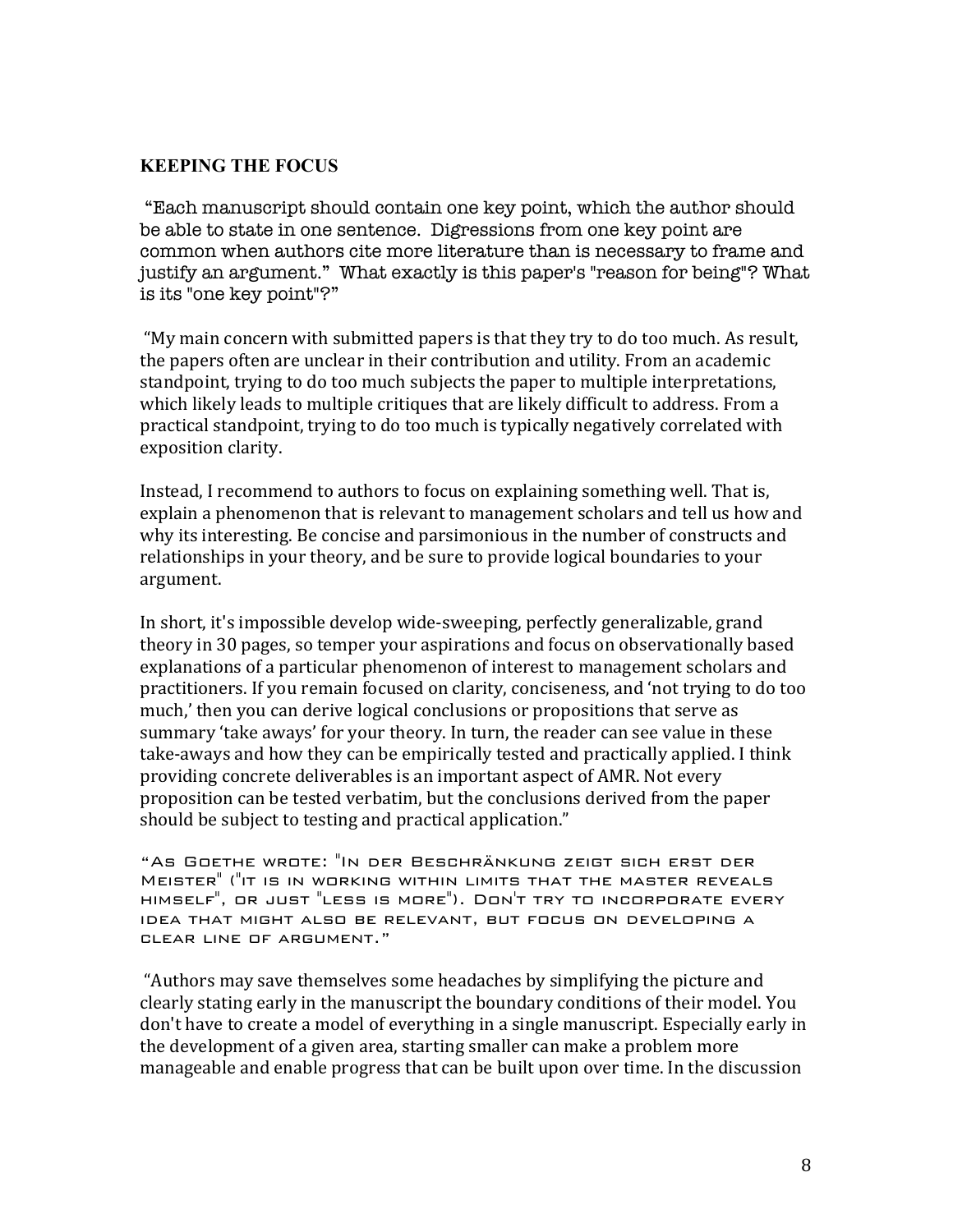section, you can talk about loosening your boundary conditions and what that might mean for future research."

"Authors who use a patchwork quilt approach in picking constructs and arguments from a broad array of theoretical frameworks. This often comes across as a theoretical jumble that is not coherent. A better approach is to have a single coherent theoretical framework from which the author draws to extend a single theory. This is not the only approach, but it certainly better than an incoherent patchwork approach."

"\* Write by hand what you read - this will allow you to reflect on what you are thinking when you are reading; and read more carefully what we are writing to see if things make sense. Then bounce your thoughts with others."

"Write linearly -writing in a linear fashion (tightly connecting every argument to the argument before and after) exposes the gaps in the logical flow of the ms., if there are any."

"Strive for parsimony in making arguments; be direct and to the point, and make sure that the main contribution(s) to the literature is made crystal clear."

# DO YOUR HOMEWORK

"Check out the editorial board. If they/we are publishing stylistically uniform and scientific papers, chances are that authors are well advised to do the same." "Remember that many of tradeoffs in terms of more detail/less detail, more theories/less theories and required or not required justifications are journal and discipline norms. If you go back 50 years and look at the journals, notions about what is an adequate story were quite different. This is not just because we have more sophisticated statistics. Find someone who knows the journal to which you are submitting. Ask them what the reviewers are likely to expect in order to accept your results as 'the truth.' Many of these rules change over time."

"- Read a lot of published AMR papers first and study the language, flow, clarity of ideas, etc.

"Read AMR's editorials and author guidelines plus AMR articles!"

"An AMR paper is not the front end of an AMJ paper."

# **THE DEVIL IS IN THE DETAILS: TYPOS, REFERENCES AND FORMAT**

"I didn't mention grammatical, spelling, and AMR format issues above, but those are the ultimate way to annoy reviewers. Even if you need to pay a copy-editor to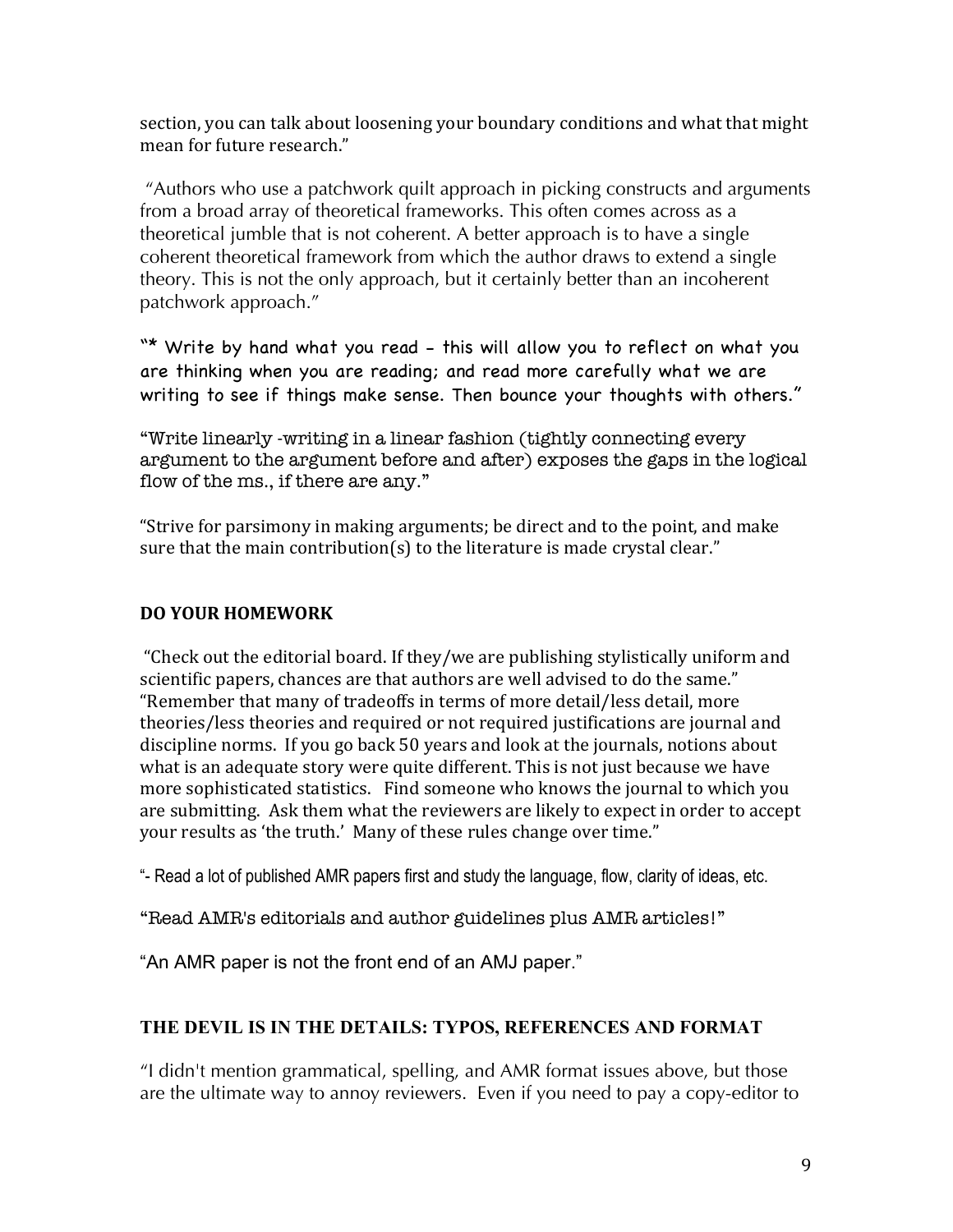review your paper or buy drinks for a colleague at the next conference to get his/her help, it's worth the time and expense necessary to ensure your paper is grammatically correct and formatted correctly before submission."

#### **"lack of proof reading!! Nothing annoys me more than a manuscript full of typos and spelling/grammar errors."**

"It is hard for reviewers to believe that you put a substantial amount of work into the paper if you didn't even take the time to proof it."

"I hate it when a cited paper is not included in the references, or when there is an error in the reference provided."

"Another is sloppy grammar. I find it really distracting and it provokes a thought that I have to fight hard against: 'If the author seems to care so little, why should I?'"

"This is not rocket science: Turn on and use the spellchecking and grammar tools in Word. Leave a written paper for a few days and re-read it. If you don't understand any sentence or other part of it, be assured that the reader won't either. Try to put yourself in the shoes of a reader coming totally fresh to your work - better still, ask a colleague to do this for you. Then fix all the large and small things identified!

Remember that a carelessly presented paper makes it very easy to find reasons to reject that paper. Finally, signal that you really want AMR to accept your paper despite its high rejection rates. Don't only pay attention to perfecting the spelling and grammar, but go to the bother of putting the references into AMR format - leaving them in another format signals that this is just a try-on and not a serious attempt to get your paper accepted."

"I'm a big fan of clear, crisp active writing."

### **"Use I and we. Take ownership of your own ideas, for God's sake."**

"Everyone should read Strunk and White, and adhere to their dictum, "Omit needless words."

"One thing that frustrates me enormously is missing nouns or improper subjects that obscure the source of action. For example, a theory can't be an actor. Many authors seem to forget that every sentence should have meaning and answer the question: who is doing what to whom?"

"Reification of constructs. I see this ALL the time. "The Resource Based View notes that companies enjoy competitive advantage when their resources are heterogeneous". The Resource Based View does no such thing. Scholars who are persuaded by the Resource Based View note things."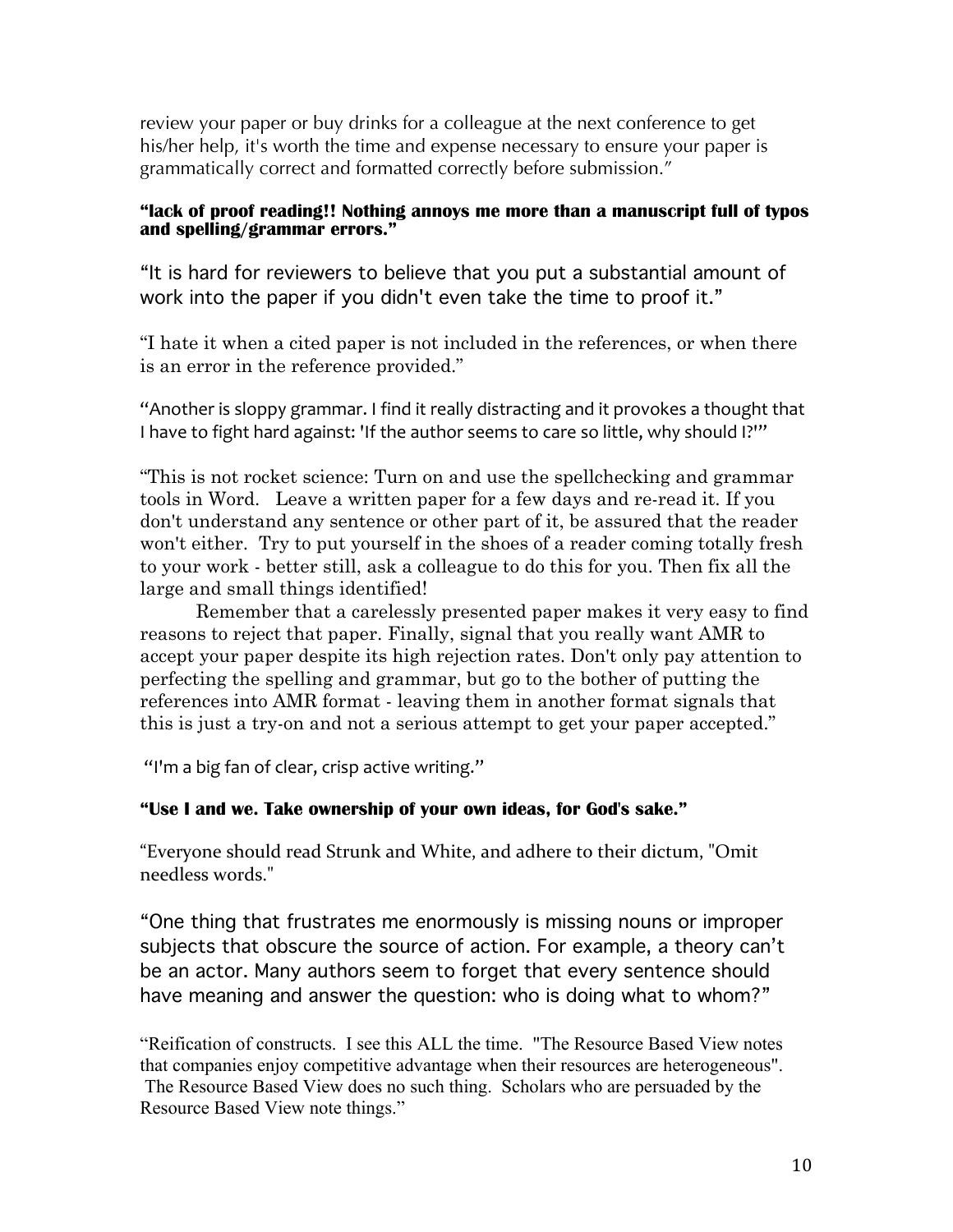"MY BIGGEST PET PEEVE IS THE USE OF THE WORD "WE". WE SOMETIMES MEANS THE AUTHORS THEMSELVES, IT SOMETIMES MEANS LARGER GROUPS SUCH AS THE WHOLE FIELD. THE WORD IS SOMETIMES USED DIFFERENTLY IN THE SAME PARAGRAPH. I USED TO TRY TO GET PEOPLE TO CHANGE, BUT I HAVE GIVEN UP."

"For young scholars, though, I do make several suggestions to improve their writing.

First, seek help. There is nothing inappropriate or inauthentic about having a professional (a copy editor) review a manuscript before it is submitted. Professionals are able to catch issues such as parallelism, verb tense, preposition usage, spit infinitives, etc., and correcting such problems can dramatically improve the readability of a manuscript. Great writing is a set of skills, and my experience has been that paying for professional services once or twice (great copy editors are available through brokering websites such as editavenue.com) and then learning from the feedback is one of the fastest ways of developing the skills of a great writer.

Second, use the active voice. Our discipline has developed the convention of writing in the passive voice (e.g., "The stakeholder literature has been reviewed by many scholars"), but the greatest of management authors tend to write in the active voice (e.g., "Many scholars have reviewed the stakeholder literature"). There is a pretentiousness about the passive voice that some interpret to be a sophistication expected of social science, but the passive voice is generally less direct and thus less clear. The active voice is much more consistent with how we communicate only a daily basis (spoken, e-mail, etc.) and so it tends to resonate more completely with the reader. My experience has been that when we write in the active voice, readers appreciate the writing (but because the differences are somewhat subtle they rarely can pinpoint why)."

"Have a great writer, outsider, help with your writing if you are not a wordsmith by nature. Do not make a reviewer have to work harder to learn your point because they are stumbling through awkward passages."

#### **"CITE-ITIS"**

"Argument by citation - particularly annoying when the statement is obvious. e.g., "Goal setting is an important theory of human motivation" (Author, year; Author, year; Author, year; Author, year; Author, year; Author, year; Author year; Author, year; Author, year; Author, year; Author, year; etc etc......)"

*"Cite-it is. It is correct and proper to acknowledge the contributions of those who came before you. But you do not need to incorporate citations after every word of your manuscript!*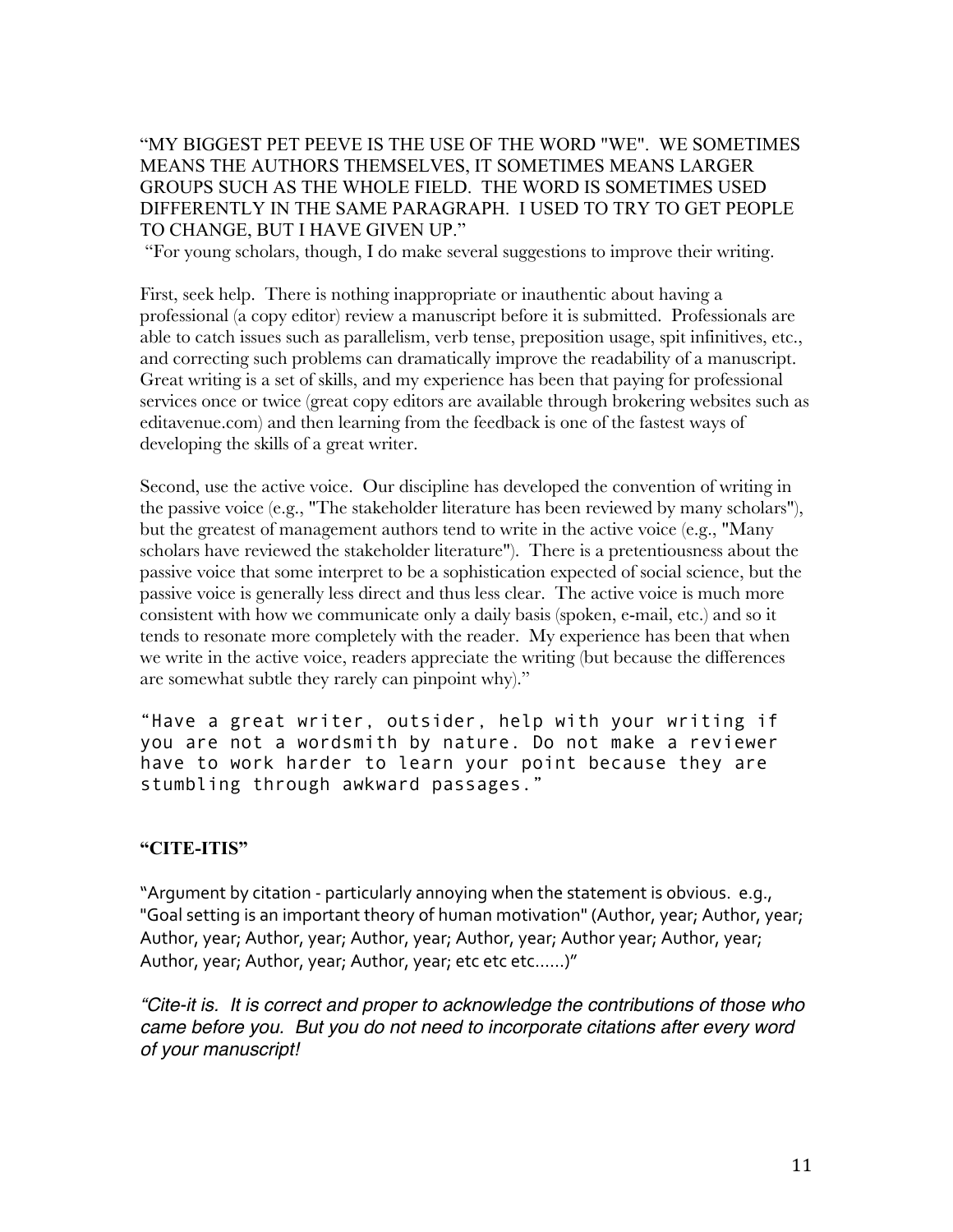*Cite-agion. Related to Cite-it is, this is the habit that some people have of citing well known reference works that make a broad point without linking it to some clear idea. Example: Learning (March and Levitt, 1984) is a critical process in organizations"*

"My final pet peeve is when authors provide citations as ammunition or a cursory handwave to logic and reason without doing the hard of sorting through murky theories and logic. By doing this, they are abdicating their role as a writer and putting the onus on the reader to connect the dots, and hopefully in the right order."

"Over-referencing. It has become ridiculous: it is quite clear that the authors haven't read even one third of the texts they refer two. In the best case, they skimmed the abstracts; mostly, they went for keywords."

# **LENGTH OF MANUSCRIPT**

"The paper is much too long. I think some authors think that the longer the manuscript (and the bigger the model), the better their chances of a positive review. Yet, it is much more challenging to maintain a reader's interest in the paper when it is overly long. There's not a positive relationship between length and quality of a manuscript."

"MANUSCRIPTS ARE TOO LONG!!! As Thomas Jefferson once said, "The most valuable of all talents is that of never using two words when one will do." What I think most authors don't realize is that shorter manuscripts allow the intended contribution to be featured more prominently. With very long manuscripts (>50 or even 60 pages), it's hard for a reader or reviewer to maintain focus and often the intended contribution gets lost in the flood of verbiage."

### **OTHER PET PEEVES AND RECOMMENDATIONS**

"Putting too many concepts / ideas / arguments into single paragraphs, sections, or the whole paper. Individual ideas may make sense, but having too many ideas implies that none of them is developed in sufficient depth, and as a whole they don't constitute a clear argument; it doesn't lead up to or substantiates a clear conclusion."

#### "Not making it clear up front what the article is about and then springing a surprise halfway through (the "WTF" factor!)."

"My wish is that authors would distinguish between theorizing and the operationalization of the theory. The operationalization level must be clear about the basic facts of action in order for the reader to determine the relevance of theory."